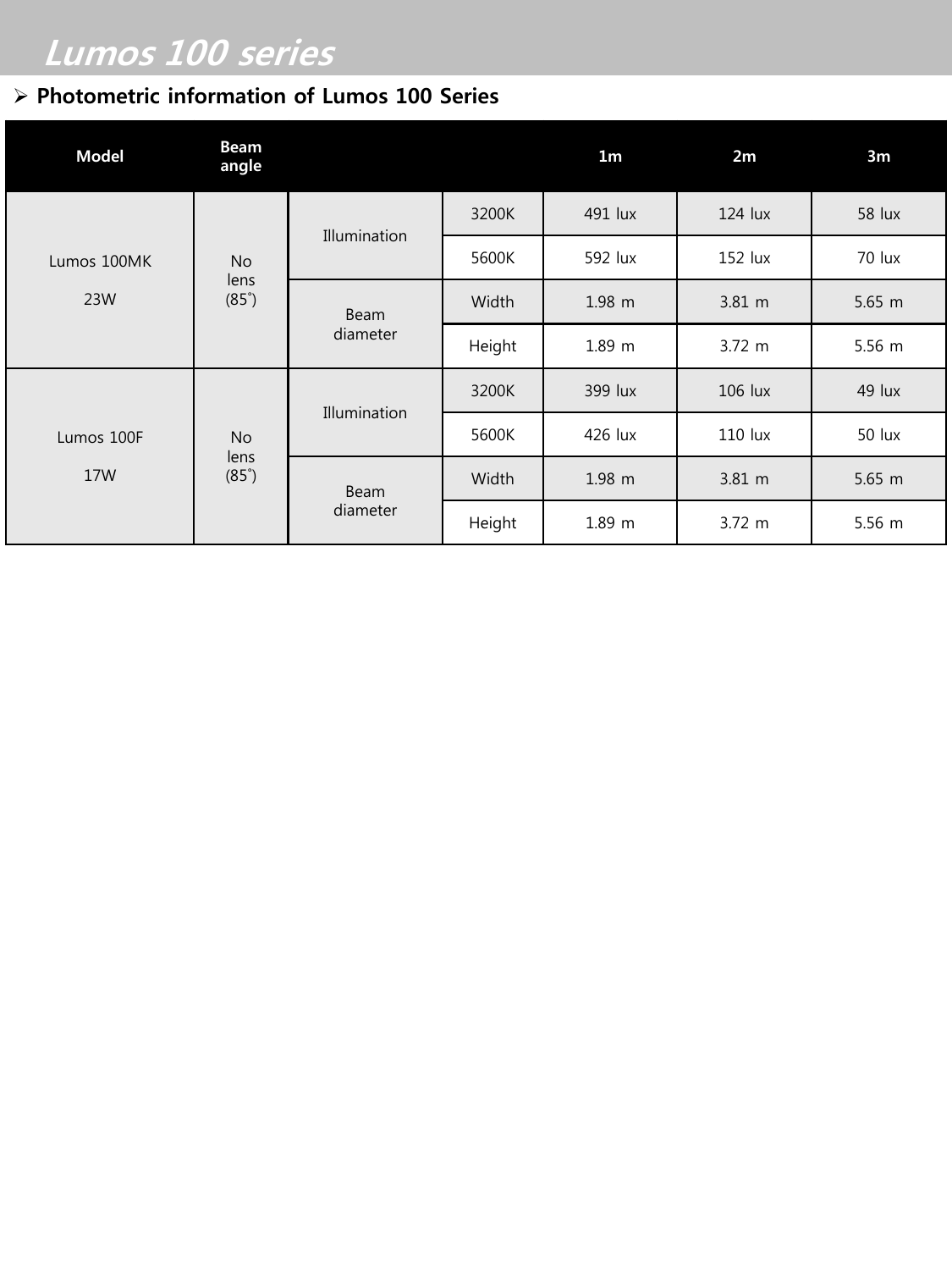# Lumos 100 MK

#### $\triangleright$  Convenient, optimized for portable Lighting

- Equivalent of 150W tungsten
- Adjustable color Temperature (3200~5600K)
- Flicker Free
- Stable dimming (0%~100%)
- 12~24V DC
- Digital FND display
- Lumos Li-ion battery holds up to 2 hours
- D-tap Supports Anton Bauer(Gold-mount) or V-mount battery





#### $\triangleright$  Photometric information of Lumos 100MK

| <b>CCT</b> | 4 ft    | 8 <sub>ft</sub> | 12 ft    | 1 <sub>m</sub> | 2m        | 3m     |
|------------|---------|-----------------|----------|----------------|-----------|--------|
| 3200K      | 30.7 fc | 7.7 fc          | $3.6$ fc | 491 lux        | $124$ lux | 58 lux |
| 5600K      | 37 fc   | $9.5$ fc        | $4.3$ fc | 592 lux        | 152 lux   | 70 lux |

#### Lumos 100MK Specifications

| Power Consumption  | 23W                                                 |       |  |
|--------------------|-----------------------------------------------------|-------|--|
| <b>Size</b>        | W220.4 * H86 * L30 (mm) / W8.7 * H3.4 * L1.2 (inch) |       |  |
| Weight             | 486 g / 1.1 lb                                      |       |  |
| Color Temperature  | $3200 - 5600K$                                      |       |  |
| E. Characteristics | AC 100~240V / 50~60Hz                               |       |  |
| Input Voltage      | 12~24V DC (Free volt)                               |       |  |
| Dimming            | $0 \sim 100\%$ Manual                               |       |  |
| Color Control      | Manual                                              |       |  |
| Flicker            | Flicker free                                        |       |  |
| Operating Temp.    | $0^{\circ}$ C ~ 45 $^{\circ}$ C                     |       |  |
| Accessory          | 4-leaf barndoor<br>D-Tap cable<br>Lumos-100 battery |       |  |
| Color temperature  | 3200K                                               | 5600K |  |
| CCT Tolerance      | ±150K                                               | ±150K |  |
| <b>CRI</b>         | 97 Ra                                               | 95 Ra |  |